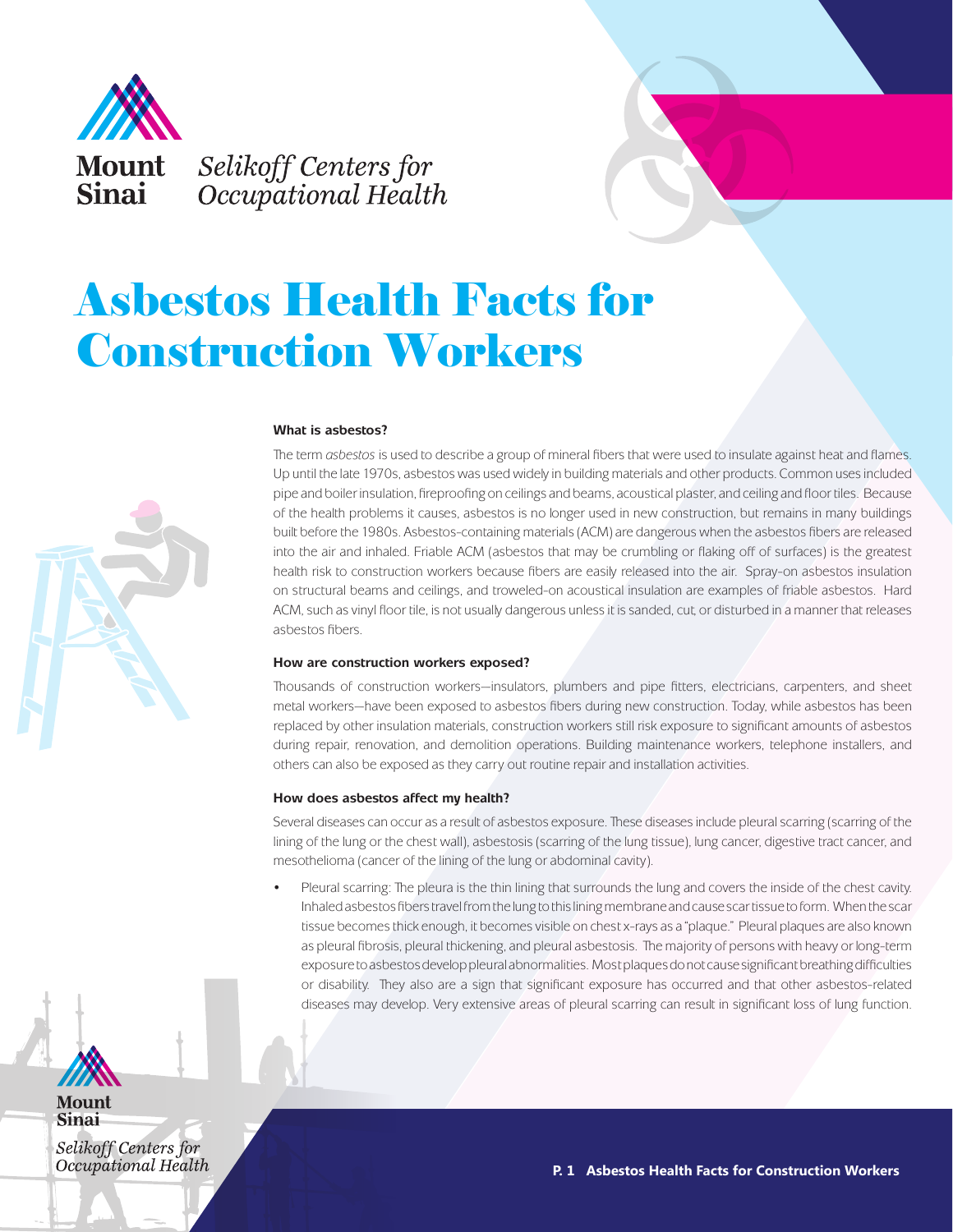- Asbestosis (Paranchymal asbestosis, pulmonary asbestosis): Parenchymal asbestosis is scar formation inside the lung tissue which results from the presence of asbestos fibers in the lung. This scarring can interfere with lung function because it blocks the uptake of oxygen from the air in the lungs into the bloodstream and reduces the amount of oxygenated blood that travels back to the heart and the body's tissues. The presence of scar tissue in the lung can also stiffen the lung and make it difficult to expand with a deep breath. Some persons with mild scarring experience little loss of exercise capacity. Others with more extensive disease can become out of breath with only mild exertion. As a general rule, the greater the exposure, the more severe the scarring. Although workers can vary in their tendency to form scarring once they are exposed to asbestos and vary in how much their tolerance for physical effort is affected by the scarring in their lung tissue. Asbestosrelated scar formation is irreversible. Scarring may slowly progress even after asbestos exposure ceases, since some asbestos fibers remain in the lung even though exposure from the outside stops.
- Lung cancer and respiratory cancers: Lung cancer is a serious risk for asbestos-exposed workers, particularly for those who have smoked cigarettes. Cigarettes and asbestos act together to markedly increase the risk of cancer. For example, nonsmoking insulators (a heavily exposed group) who worked in the trade for at least 20 years, have a lung cancer risk five times that of nonsmoking workers who were not exposed to asbestos. However, asbestos insulators who smoked can have a 50 to 90 times the increase in risk. Workers can help to reduce this enormous hazard, however. Evidence shows that if an insulator has quit smoking, over 15 years his risk of developing lung cancer decreases to very close to the risk of the never-smoker. Since the effects of asbestos cannot be reversed once workers have been exposed, one of the most important things workers who have been exposed to asbestos can do to help improve their health is to quit smoking. The risk of cancer of the larynx (voice box) is also increased by asbestos exposure. There is reason to believe that cigarette smoking and asbestos exposure together also markedly raise this risk.
- Colon cancer and other gastrointestinal cancers: Asbestos workers have a higher incidence of cancers of the gastrointestinal tract, including the mouth and throat, esophagus, stomach, and colon/rectum. People exposed to asbestos for more than 20 years have twice the risk of developing colon cancer. It is important for all asbestos-exposed workers to have regular examinations to check for early signs of digestive tract cancer.
- Mesothelioma: Persons exposed to asbestos may develop mesothelioma, a rare cancer of the pleura (the lining of the lung) and the peritoneum (the lining of the abdominal cavity). The time that these take to develop (the latency period) is very long and many of the symptoms are common to other respiratory diseases, which can lead to misdiagnosis. The great majority of cases of mesothelioma can be traced to prior exposure to asbestos dust. The prognosis for mesothelioma depends on how early the disease is diagnosed and how soon treatment can begin.

### **How long does it take for scarring to develop?**

Scarring of the lung related to asbestos exposure has a long incubation period, also called the "latency" period. It usually takes 15-25 years after asbestos exposure began before the scarring can be seen on an x-ray, or before breathing tests will show evidence of the disease. Early scarring can be seen in lung tissue under the microscope within months of first exposure. People vary in their reactions to asbestos inhaled into the lung. While it is not possible to predict who is more susceptible, it is clear that the more the exposure, the greater the risk of scarring, lung disease and of asbestos-related cancers. As a result, all workers should be protected against exposure to asbestos dust.

# **What are the symptoms of asbestos scarring?**

The main symptom of asbestos-related scarring is shortness of breath, especially during physical exertion, such as climbing stairs or carrying loads. Physicians refer to this as a loss of exercise tolerance. Some individuals develop a dry cough (smokers may have a cough that produces phlegm), and some experience an aching chest pain, usually in the lower part of the chest. But some individuals with scarring have no symptoms at all. A small percentage of individuals with asbestosis or pleural thickening become significantly disabled by asbestos-related scarring.



Mount Sinai

Selikoff Centers for Occupational Health